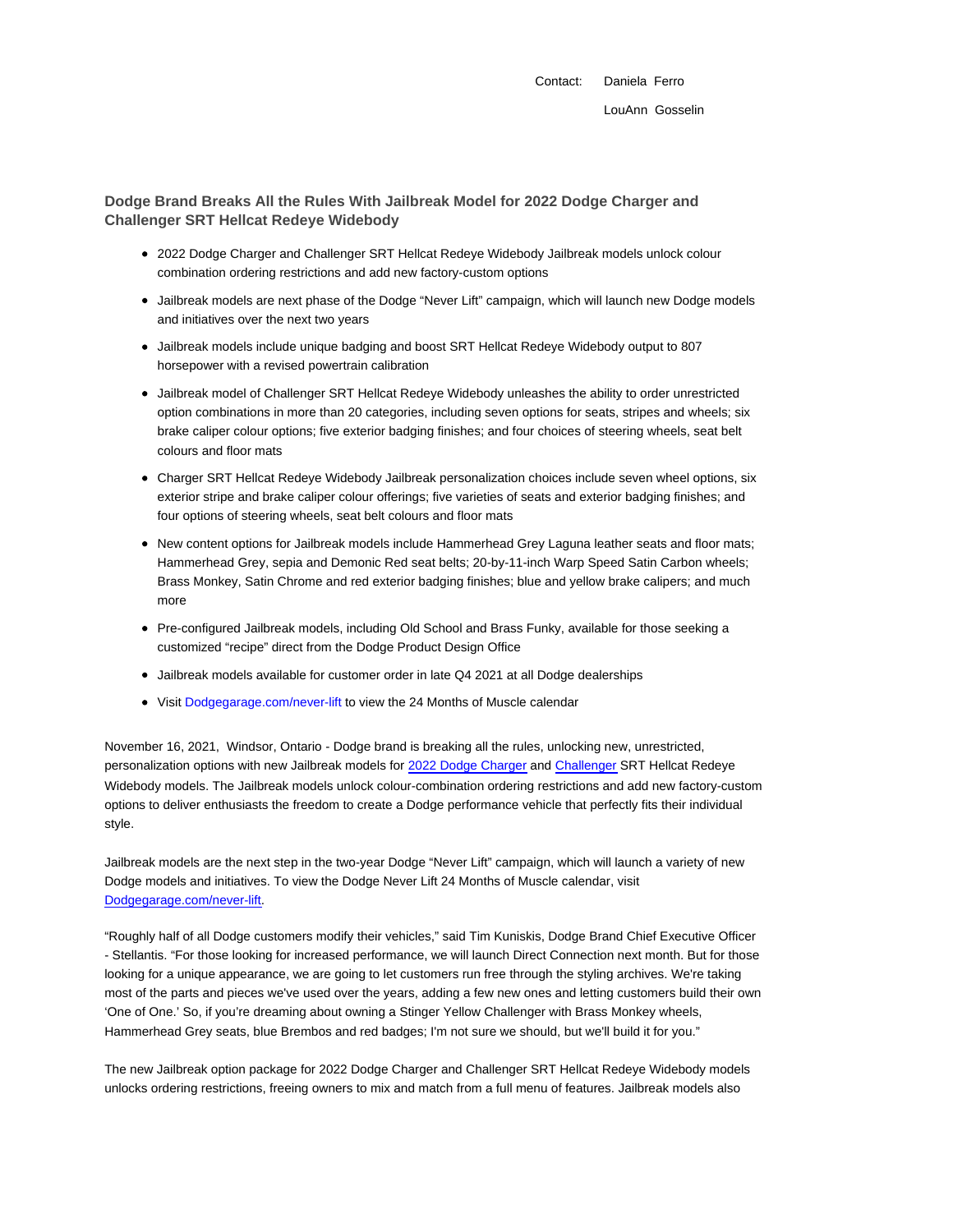include a unique Jailbreak badge on the instrument panel, and output on the SRT Hellcat Redeye Widebody is bumped to 807 horsepower thanks to a revised powertrain calibration.

The Jailbreak model for the Dodge Challenger SRT Hellcat Redeye Widebody lets option combinations run wild in more than 20 categories, including seven options for seats, stripes and wheels; six brake caliper colour options; five exterior badging finishes; four choices each of steering wheels, seat belt colours and floor mats; and much more.

In addition to unlocking previously restricted colour combinations, Challenger SRT Hellcat Redeye Widebody Jailbreak also unleashes new Jailbreak-exclusive content options, including:

- Hammerhead Grey Laguna leather seats
- Hammerhead Grey floor mat accents
- Hammerhead Grey, sepia and Demonic Red seat belts
- Leather steering wheel and Alcantara steering wheel options, with white SRT logo
- Copper Weave carbon fibre bezel finish
- Decklid stripe and Widebody side stripes
- Brass Monkey, Satin Chrome and red exterior badging finish
- Chrome fuel door finish
- Blue and yellow brake calipers
- 20-by-11-inch Warp Speed Satin Carbon and lightweight Low Gloss Granite wheels

For the Dodge Charger SRT Hellcat Redeye Widebody Jailbreak model, option and feature combinations are also plentiful. Personalization paths run through seven wheel options; six exterior stripe and brake caliper colour offerings; five varieties of seats and exterior badging finishes; and four options of steering wheels, seat belt colours and floor mats.

Exclusive Jailbreak content options for the Charger SRT Hellcat Redeye Widebody Jailbreak include:

- Hammerhead Grey Laguna leather seats
- Hammerhead Grey floor mat accents
- Hammerhead Grey, sepia and Demonic Red seat belts
- Leather steering wheel and Alcantara steering wheel options, with white SRT logo
- Hood, roof and decklid vinyl stripes
- Brass Monkey, Satin Chrome and red exterior badging finish
- Black Nickel exhaust tip finish
- Blue and yellow brake calipers
- 20-by-11-inch Warp Speed Satin Carbon and lightweight Low Gloss Granite wheels

Those who can't decide from among the wide array of features can opt for order combinations created by the Dodge Product Design Office, such as Old School and Brass Funky.

The Old School Challenger Jailbreak model features an F8 Green exterior dressed up with 20-by-11-inch Warp Speed Satin Carbon wheels; Satin Chrome Hellcat grille, fender and decklid badging; Gunmetal Grey brake calipers; a Chrome fuel door; Hammerhead Grey floor mat accents and seat belts; Dark Engine Turn aluminum bezels; leather steering wheel with a white SRT logo and a twill headliner.

The Brass Funky Charger Jailbreak combines a Hellraisin exterior with sepia Laguna leather seats, sepia floor mat accents, carbon fibre bezels, Dinamica suede headliner and an Alcantara steering wheel with a white SRT logo on the interior. The exterior also includes 20-by-11-inch Brass Monkey wheels; Brass Monkey Hellcat grille, fender and decklid badging; orange brake calipers; carbon dual stripes and black exhaust tips.

Additional recommended order combinations include Red Dawn, The Classic, Yin Yang and more.

The 2022 Dodge Charger and Challenger SRT Hellcat Redeye Widebody Jailbreak option package will be available for customer orders through dealerships in late Q4 2021 at a Canadian manufacturer's suggested retail price (MSRP) of \$1,295 over the standard SRT Hellcat Redeye Widebody model.